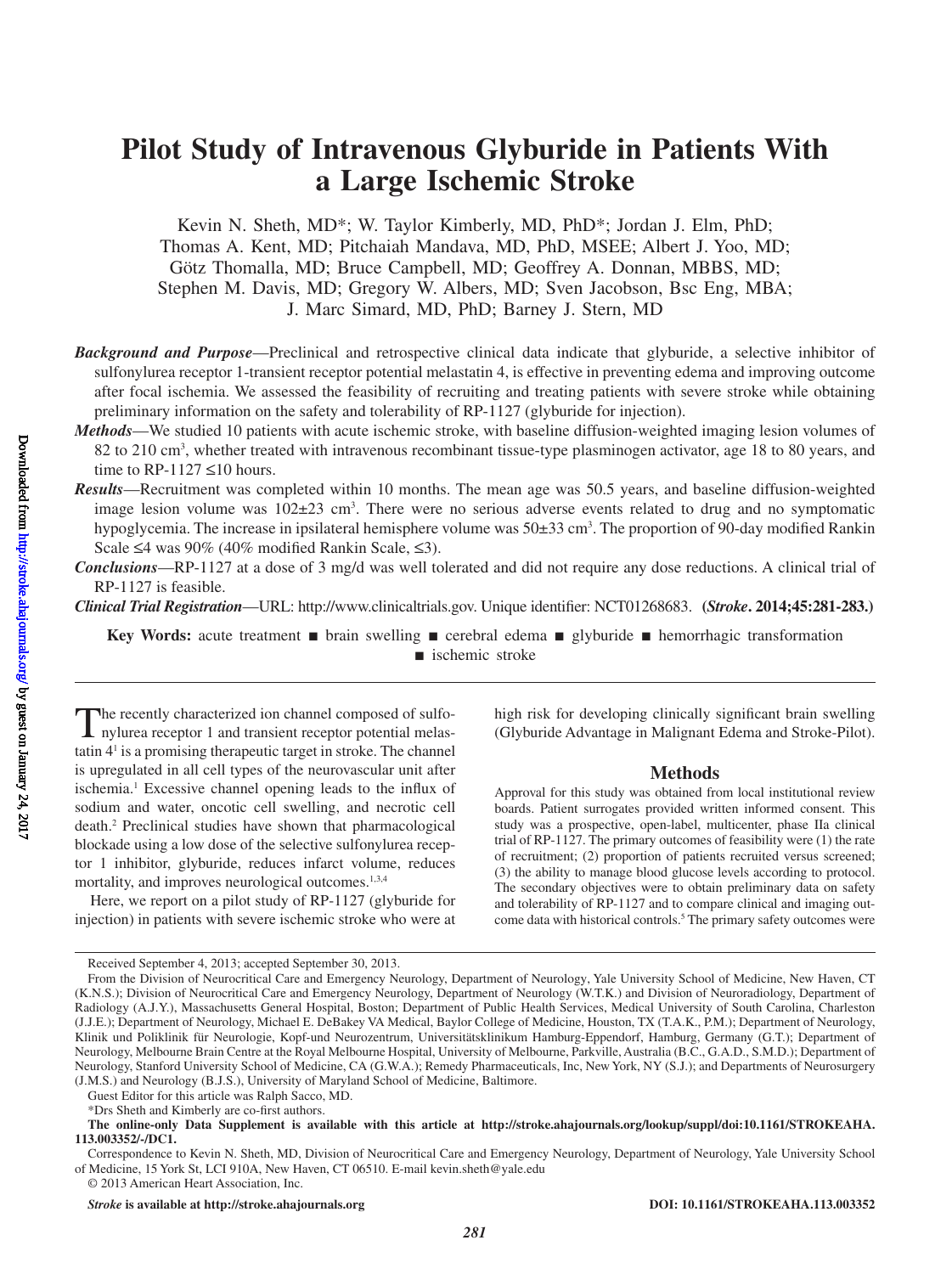|                                                                             | $n = 10$                  |  |
|-----------------------------------------------------------------------------|---------------------------|--|
| Age, mean $\pm$ SD (min-max)                                                | $50.5 \pm 15.3$ (25-73)   |  |
| Men $%$ (n)                                                                 | $30\%$ (3)                |  |
| Nonhispanic whites % (n)                                                    | $30\%$ (3)                |  |
| Baseline NIHSS, median±IQR (min-max)                                        | $18\pm8(11-31)$           |  |
| History % (n)                                                               |                           |  |
| Arterial hypertension                                                       | $50\%$ (5)                |  |
| Diabetes mellitus                                                           | $20\%$ (2)                |  |
| Prior ischemic stroke                                                       | 40% (4)                   |  |
| Atrial fibrillation                                                         | $10\%$ (1)                |  |
| Intravenous thrombolysis                                                    | 90% (9)                   |  |
| Left hemisphere                                                             | $60\%$ (6)                |  |
| Laboratory values, mean $\pm$ SD (min-max)                                  |                           |  |
| Hemoglobin, g/dL                                                            | $12.5 \pm 3.7$ (5.1-16.6) |  |
| Blood glucose, mg/dL                                                        | $125.6 \pm 31 (98 - 207)$ |  |
| Creatinine, mg/dL                                                           | $1.0\pm0.4(0.6-1.7)$      |  |
| Time from onset to start of RP-1127 infusion, h;<br>$mean \pm SD$ (min-max) | $8.7 \pm 1.2$ (6.8-9.9)   |  |
| Time to MRI, h; mean $\pm$ SD (min-max)                                     | $5.3 \pm 1.9$ (2.2-7.5)   |  |
| Vessel occlusion                                                            |                           |  |
| Cervical carotid occlusion                                                  | $30\%$ (3)                |  |
| Middle cerebral artery (M1 segment)                                         | 70% (7)                   |  |
| Middle cerebral artery (M2 segment)                                         | $30\%$ (3)                |  |
| Anterior cerebral artery                                                    | $0\%$ (0)                 |  |

All values expressed in % (n) except where otherwise indicated. IQR indicates interquartile range; and NIHSS, National Institutes of Health Stroke Scale.

all-cause deaths, hemorrhagic events, and hypoglycemia. The protocol included prespecified rules for reducing or discontinuing study drug because of hypoglycemia, hemolytic anemia, and liver or cardiac toxicity (additional details in the online-only Data Supplement).

Inclusion criteria were baseline diffusion-weighted image lesion volume, 82 to 210 cm<sup>3</sup>; age 18 to 80 years; time from symptom onset to start of study drug infusion ≤10 hours.

#### **Results**

Between February 2011 and May 2012, 10 subjects were enrolled and treated at University of Maryland and the Massachusetts General Hospital within 9.6 months, which was faster than the anticipated time of 14 months, based on an a priori review of the local stroke registries using the proposed

inclusion/exclusion criteria. The baseline characteristics of enrolled subjects are presented in Table 1. Recombinant tissue-type plasminogen activator was administered to 5 subjects within 0 to 3 hours and to 4 subjects from 3 to 4.5 hours.

Two subjects experienced serious adverse events during hospitalization. One patient required decompressive craniectomy and survived; another patient required decompressive craniectomy and died. In both cases, neurological deterioration was considered to be unrelated to the study drug.

Hypoglycemia was predefined as a blood glucose <70 mg/ dL. There were no instances of hypoglycemia that triggered a reduction in dose or cessation of study drug infusion.

At 90 days, 90% of patients had modified Rankin Scale ≤4, and 40% had modified Rankin Scale ≤3. There were no PH1/ PH2 hemorrhages. Baseline and follow-up neuroimaging metrics are shown in Table 2. The mean (±SD) increase in ipsilateral hemisphere volume (change from baseline to day 3 or last visit) was  $50\pm33$  cm<sup>3</sup>, and the mean diffusion-weighted image lesion volume increase was  $60\pm41$  cm<sup>3</sup>.

#### **Discussion**

The present study examined a potential pharmacotherapy for the prevention of edema after ischemia in humans. The main finding of this study is that our protocol for administering RP-1127 to critically ill patients with stroke is feasible. No safety concerns, hypoglycemia, or drug-related serious adverse events were observed. Declines in serum glucose were similar to those in prior natural history and glucose control studies.<sup>6</sup>

Because of the morbidity and mortality that are a direct consequence of brain swelling after stroke, there is an urgent need to identify novel treatments to ameliorate edema formation. Our inclusion criteria were developed to enroll patients to test the major potential therapeutic mechanism of glyburide, namely prevention of edema. The diffusion-weighted image cutpoint of 82 cm<sup>3</sup> has been prospectively validated in an independent cohort.<sup>5</sup> Because our approach aimed to establish proof of principle, we targeted subjects using this highly predictive marker of swelling.

The subjects in this pilot study had increases in hemisphere volumes  $>3$  days of  $50\pm33$  cm<sup>3</sup> compared with  $72\pm27$  cm<sup>3</sup> in historical controls.<sup>7</sup> The diffusion-weighted image lesion volume increase was  $60\pm41$  cm<sup>3</sup> compared with  $96\pm41$  cm<sup>3</sup> in historical controls.7 Even though 90% of subjects presented with high National Institutes of Health Stroke Scale scores and received intravenous recombinant tissue-type plasminogen activator, there were no PH1/PH2 hemorrhages, consistent with a

**Table 2. Centrally Determined Neuroimaging Lesion Volumes**

|                                                           | $GAMES-Pilot (n=10)$ |                |
|-----------------------------------------------------------|----------------------|----------------|
|                                                           | Mean (SD)            | 95% CI         |
| Mean hemisphere volume, baseline, cm <sup>3</sup> (SD)    | 468.2 (73.7)         | (420.1, 516.3) |
| Mean hemisphere volume, final visit, cm <sup>3</sup> (SD) | 507.9 (59.2)         | (469.2, 546.6) |
| Mean hemisphere volume increase, cm <sup>3</sup> (SD)     | 49.9 (33.3)          | (29.3, 70.5)   |
| Mean DWI volume, baseline, cm <sup>3</sup> (SD)           | 101.8 (22.6)         | (87.0, 116.6)  |
| Mean DWI volume, final visit, cm <sup>3</sup> (SD)        | 160.4 (51.7)         | (126.6, 194.2) |
| Mean DWI volume increase, cm <sup>3</sup> (SD)            | 60.3 (41.4)          | (34.6, 86.0)   |

CI indicates confidence interval; DWI, diffusion-weighted image; and GAMES, Glyburide Advantage in Malignant Edema and Stroke.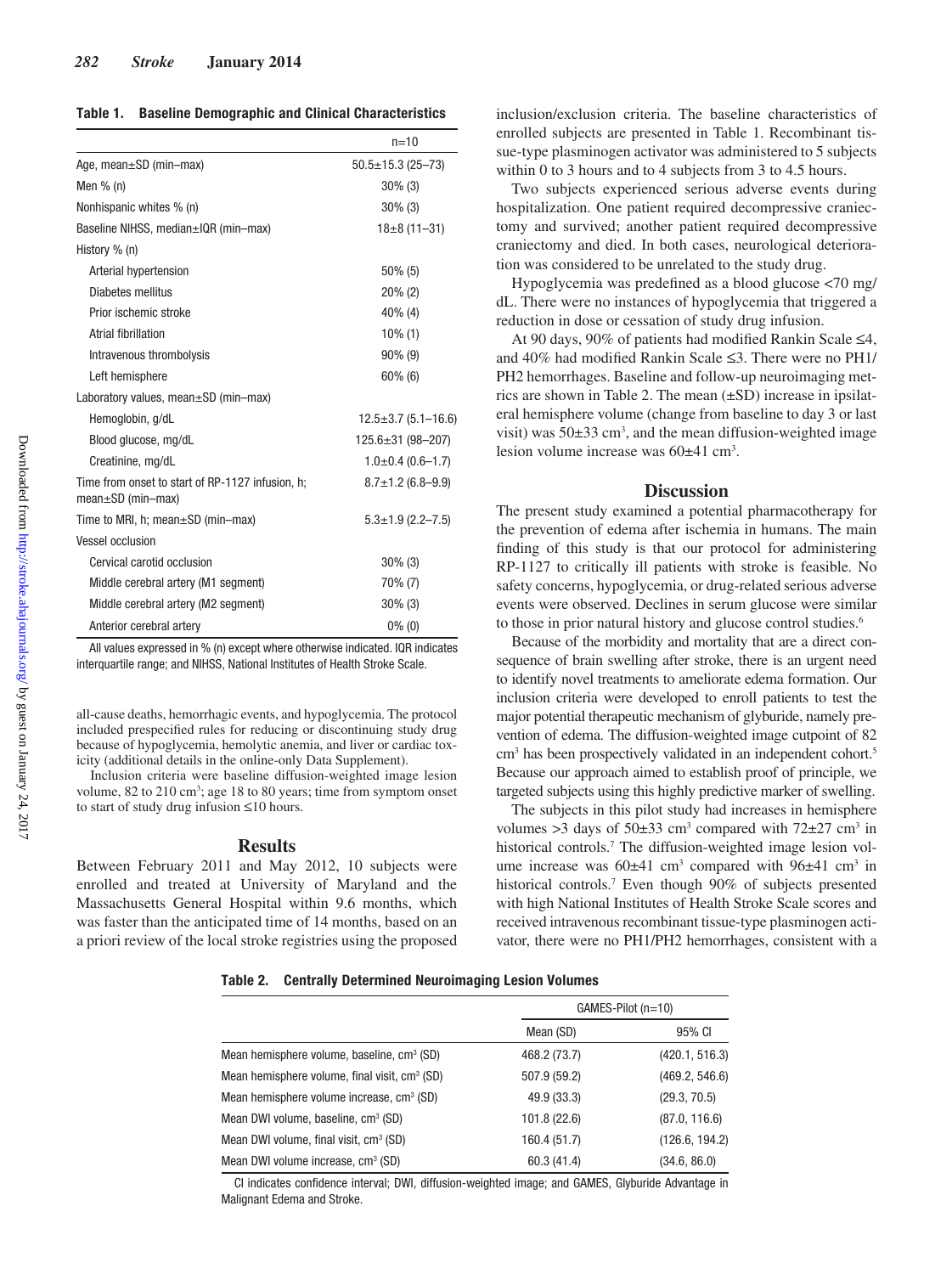retrospective study of stroke in patients with diabetes mellitus treated with oral sulfonylureas.8 The proportion of subjects with 90-day modified Rankin Scale ≤4 was 90% compared with 24% (at 12 months) in patients from a pooled analysis of decompressive craniectomy trials.<sup>9</sup>

This pilot study has shortcomings. It was open-label, had no placebo control arm, and the number of patients studied was small. Therefore, we cannot determine whether any seemingly favorable clinical outcome was because of RP-1127, enrollment of patients with milder stroke, or some other cause. However, the reduced hemispheric volume, hemorrhagic transformation, lesion growth, mortality, and improved neurological outcomes observed in this pilot study parallel findings in preclinical studies. $1,3,4$ 

Further clinical investigation is warranted to determine whether RP-1127 can mitigate the devastating consequences associated with severe anterior circulation infarction and resulting edema.

#### **Sources of Funding**

The sponsor for this study was Remedy Pharmaceuticals, Inc.

#### **Disclosures**

The study PI (Dr Sheth) made all decisions on analysis and publication and assumes responsibility for the article. Drs Sheth and Kimberly received per patient reimbursement for enrollment into Glyburide Advantage in Malignant Edema and Stroke-Pilot.

## **References**

- 1. Simard JM, Chen M, Tarasov KV, Bhatta S, Ivanova S, Melnitchenko L, et al. Newly expressed SUR1-regulated NC(Ca-ATP) channel mediates cerebral edema after ischemic stroke. *Nat Med*. 2006;12:433–440.
- 2. Simard JM, Woo SK, Gerzanich V. Transient receptor potential melastatin 4 and cell death. *Pflugers Arch*. 2012;464:573–582.
- 3. Simard JM, Yurovsky V, Tsymbalyuk N, Melnichenko L, Ivanova S, Gerzanich V. Protective effect of delayed treatment with low-dose glibenclamide in three models of ischemic stroke. *Stroke*. 2009;40:604–609.
- 4. Simard JM, Tsymbalyuk N, Tsymbalyuk O, Ivanova S, Yurovsky V, Gerzanich V. Glibenclamide is superior to decompressive craniectomy in a rat model of malignant stroke. *Stroke*. 2010;41:531–537.
- 5. Thomalla G, Hartmann F, Juettler E, Singer OC, Lehnhardt FG, Köhrmann M, et al; Clinical Trial Net of the German Competence Network Stroke. Prediction of malignant middle cerebral artery infarction by magnetic resonance imaging within 6 hours of symptom onset: a prospective multicenter observational study. *Ann Neurol*. 2010;68:435–445.
- 6. Johnston KC, Hall CE, Kissela BM, Bleck TP, Conaway MR; GRASP Investigators. Glucose Regulation in Acute Stroke Patients (GRASP) trial: a randomized pilot trial. *Stroke*. 2009;40:3804–3809.
- 7. Yoo AJ, Sheth KN, Kimberly WT, Chaudhry ZA, Elm JJ, Jacobson S, et al. Validating imaging biomarkers of cerebral edema in patients with severe ischemic stroke. *J Stroke Cerebrovasc Dis*. 2013;22: 742–749.
- 8. Kunte H, Busch MA, Trostdorf K, Vollnberg B, Harms L, Mehta RI, et al. Hemorrhagic transformation of ischemic stroke in diabetics on sulfonylureas. *Ann Neurol*. 2012;72:799–806.
- 9. Vahedi K, Hofmeijer J, Juettler E, Vicaut E, George B, Algra A, et al; DECIMAL, DESTINY, and HAMLET Investigators. Early decompressive surgery in malignant infarction of the middle cerebral artery: a pooled analysis of three randomised controlled trials. *Lancet Neurol*. 2007;6:215–222.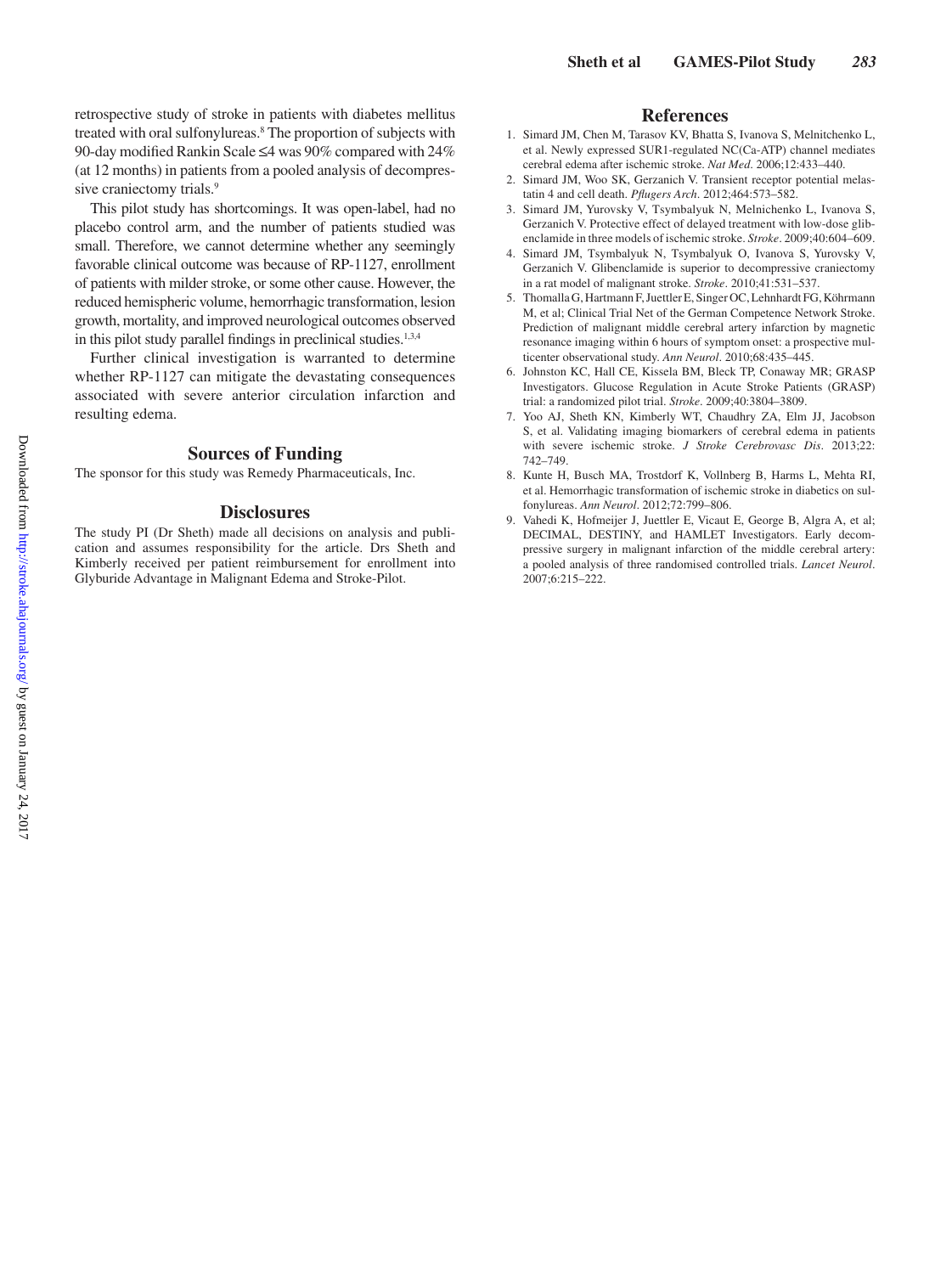



## **Pilot Study of Intravenous Glyburide in Patients With a Large Ischemic Stroke**

Gregory W. Albers, Sven Jacobson, J. Marc Simard and Barney J. Stern Albert J. Yoo, Götz Thomalla, Bruce Campbell, Geoffrey A. Donnan, Stephen M. Davis, Kevin N. Sheth, W. Taylor Kimberly, Jordan J. Elm, Thomas A. Kent, Pitchaiah Mandava,

Print ISSN: 0039-2499. Online ISSN: 1524-4628 Copyright © 2013 American Heart Association, Inc. All rights reserved. *Stroke* is published by the American Heart Association, 7272 Greenville Avenue, Dallas, TX 75231 doi: 10.1161/STROKEAHA.113.003352 *Stroke.* 2014;45:281-283; originally published online November 5, 2013;

<http://stroke.ahajournals.org/content/45/1/281> World Wide Web at: The online version of this article, along with updated information and services, is located on the

<http://stroke.ahajournals.org/content/suppl/2013/11/05/STROKEAHA.113.003352.DC1.html> Data Supplement (unedited) at:

process is available in the [Permissions and Rights Question and Answer d](http://www.ahajournals.org/site/rights/)ocument. Request Permissions in the middle column of the Web page under Services. Further information about this Once the online version of the published article for which permission is being requested is located, click in *Stroke* can be obtained via RightsLink, a service of the Copyright Clearance Center, not the Editorial Office. **Permissions:** Requests for permissions to reproduce figures, tables, or portions of articles originally published

<http://www.lww.com/reprints> **Reprints:** Information about reprints can be found online at:

<http://stroke.ahajournals.org//subscriptions/> **Subscriptions:** Information about subscribing to *Stroke* is online at: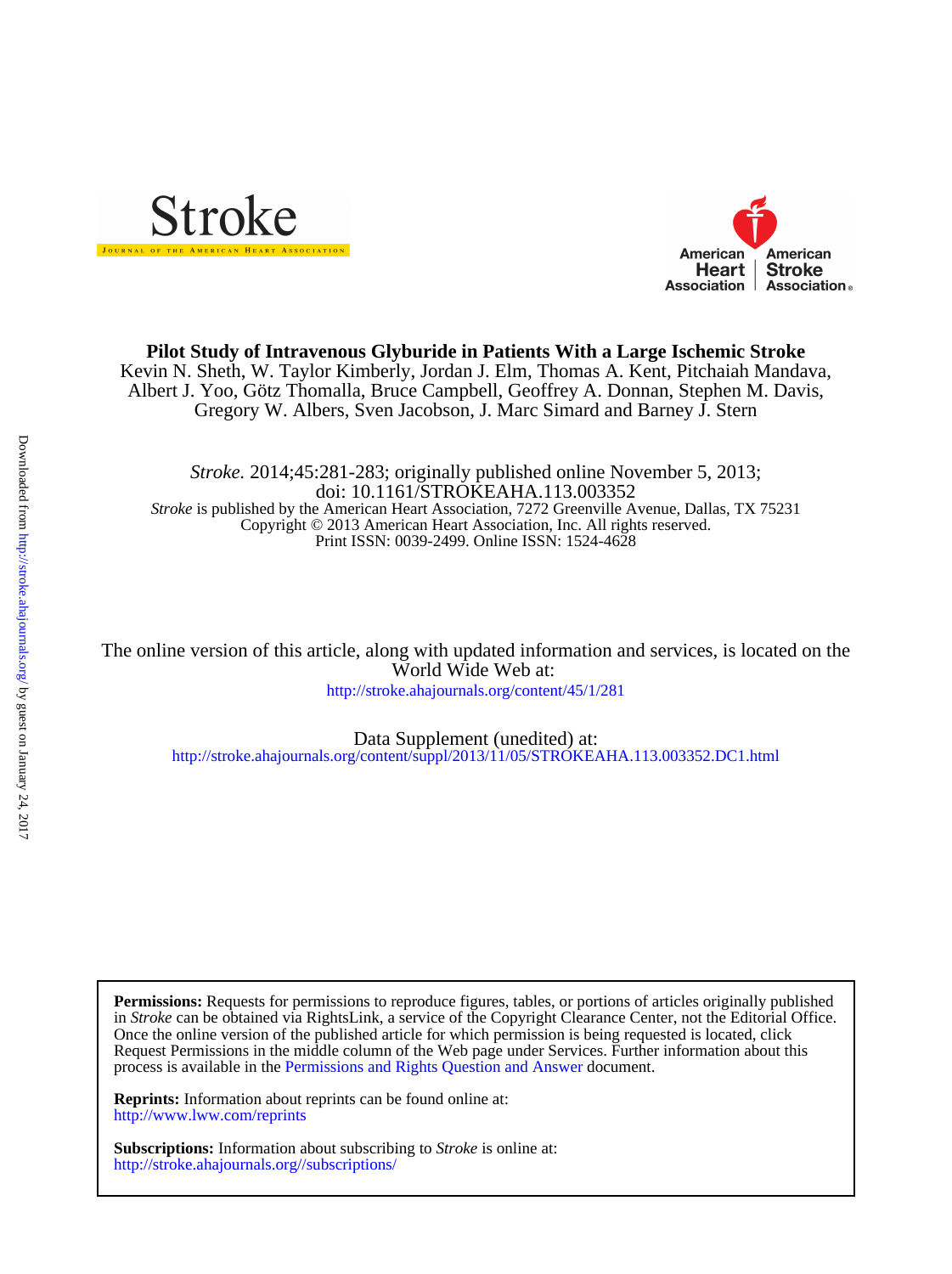#### Supplemental Methods

The secondary objectives were to assess the safety and tolerability of RP-1127, and to compare clinical and imaging outcome data with historical controls.<sup>1</sup> To assess the feasibility of recruitment and of the protocol procedures, a sample size of 10 patients was selected. No interim analyses were planned. Safety data was reviewed by the medical monitor. The protocol included pre-specified rules for reducing or discontinuing study drug due to hypoglycemia, hemolytic anemia, and liver or cardiac toxicity. Tolerability was assessed by the proportion of patients requiring reduction or discontinuation per protocol.

Exclusion criteria included the use of endovascular therapy and known sulfonylurea treatment in the prior 30 days. DWI infarct volume assessment was made in real time using the ABC/2 method.<sup>2</sup>

All subjects enrolled in GAMES-Pilot received a 0.13 mg IV bolus of RP-1127 over 2 minutes, followed by approximately 3 mg/day IV drug infusion for 72 hours. The RP-1127 dose (3 mg/day) in GAMES Pilot was the maximum tolerated dose from the Phase I study in healthy patients. The 3 mg/day dose resulted in no difference in incidence of blood glucose (BG) levels below 70 mg/dL compared to placebo. One subject at the 3 mg/day dose experienced a peak glyburide plasma level at one time point of 50.7 ng/mL. Glyburide plasma levels of 59 ng/mL were associated with BG levels below 70 mg/dL at doses of 6 and 10 mg/day. Unpublished data from Dr. Simard's laboratory show that the glyburide dosing regimen in rats of 400 ng/hour subcutaneously, an effective dose twice that used in published preclinical studies (to improve the fidelity of detecting low serum concentrations), results in average steady-state plasma glyburide levels of 16 ng/mL, without significant hypoglycemia. Therefore, the rationale was that the dose in the GAMES Pilot study would result in plasma levels in humans that exceed the highly effective therapeutic dose in rats.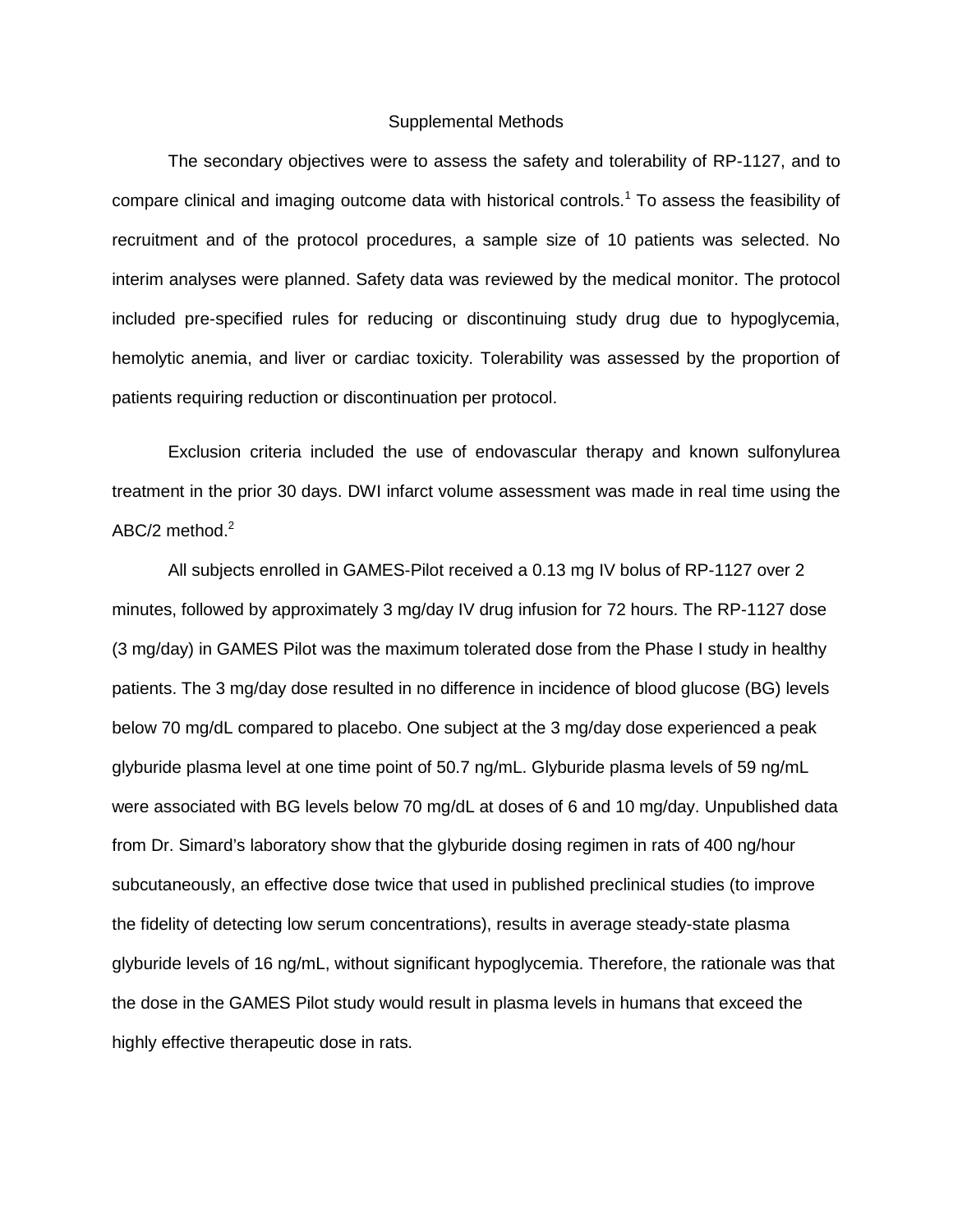Frequent blood glucose measurements were performed. Multicenter clinical guidelines were developed that standardized decompressive craniectomy (DC), osmotherapy and other critical care interventions.

Subjects underwent baseline and follow up magnetic resonance imaging (MRI) at 24, 48 and 72 hours. DWI and hemisphere lesion volumes were measured using standard planimetric software (Analyze 9.0; Biomedical Imaging Resource, Mayo Clinic, Rochester, MN).<sup>3</sup> Hemorrhage determination was made using the ECASS classification.<sup>4</sup> A central certified research nurse performed all 30- and 90-day telephone assessments of the modified Rankin Scale (mRS) scores <sup>5</sup>

Descriptive statistics were used to summarize all evaluable data. For the imaging measurements, the final follow-up scan was defined as the last evaluable scan collected at 72 hours or prior to DC. One subject required DC prior to the collection of any follow-up MRI; the mean increase in hemisphere volume and DWI for this subject was imputed from the worst observed change amongst the subjects. Pre-specified outcomes targets were: (1) the percentage that achieved mRS 0-4 without DC; (2) no increase in mortality compared to historical series.

# Supplemental References

1. Thomalla G, Hartmann F, Juettler E, Singer OC, Lehnhardt FG, Kohrmann M, et al. Prediction of malignant middle cerebral artery infarction by magnetic resonance imaging within 6 hours of symptom onset: A prospective multicenter observational study. *Ann Neurol.* 2010 Oct; 68(4): 435-445. PMID: 20865766.

2. Sims JR, Gharai LR, Schaefer PW, Vangel M, Rosenthal ES, Lev MH,et al. ABC/2 for rapid clinical estimate of infarct, perfusion, and mismatch volumes. *Neurology.* 2009 Jun 16; 72(24): 2104-2110. PMCID: PMC2697964. PMID: 19528517.

3. Yoo AJ, Sheth KN, Kimberly WT, Chaudhry ZA, Elm JJ, Jacobson S, et al. Validating imaging biomarkers of cerebral edema in patients with severe ischemic stroke. *J Stroke Cerebrovasc Dis.* 2012 Feb 8PMID: 22322618.

4. Hacke W, Kaste M, Fieschi C, Toni D, Lesaffre E, von Kummer R, et al. Intravenous thrombolysis with recombinant tissue plasminogen activator for acute hemispheric stroke. the